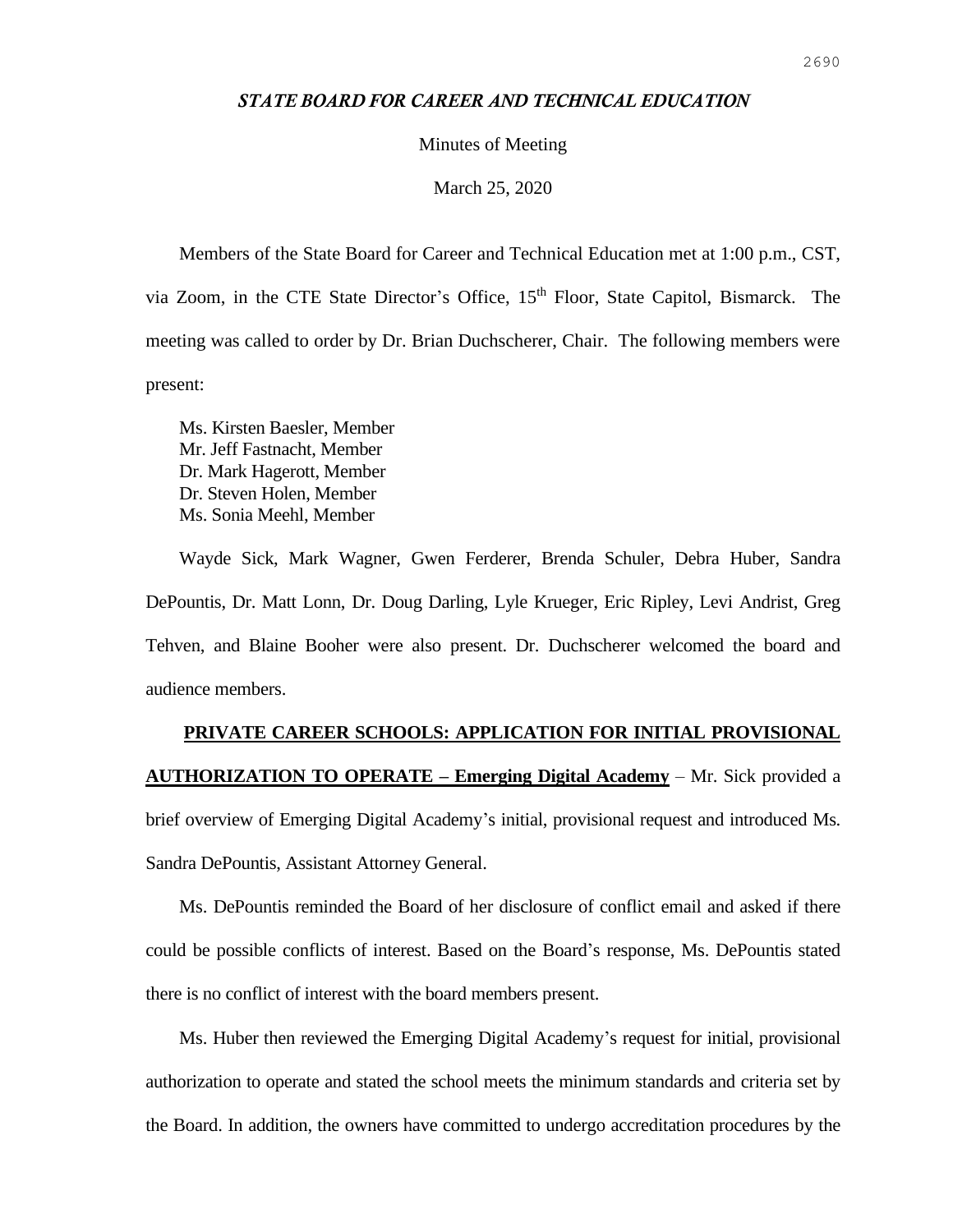Accrediting Council of Continuing Education and Training which is recognized by the US Secretary of Education.

Ms. Huber recommended approval of Emerging Digital Academy's initial, provisional authorization to operate for the period of March 25, 2020 through June 30, 2021. The Academy would then be eligible to follow in line with the regular renewal process.

Following a brief discussion, a motion was made by Dr. Hagerott and seconded by Ms. Meehl to approve Ms. Huber's recommendation. The roll call vote was as follows:

Ms. Meehl- aye Mr. Fastnacht – aye Dr. Holen – aye Ms. Baesler – aye Dr. Duchscherer – aye Dr. Hagerott - aye

The motion passed unanimously.

### **PERKINS V UPDATE – Perkins V State Plan Review and Approval** – Mr. Sick

reported that the State Plan was reviewed at the February meeting and the Board has been kept informed throughout the process and drafting of the Plan, which must be submitted by April 15, 2020.

Mr. Sick requested that the Board consider this the second and final reading of the State Plan and requested approval in order for the submission process to begin.

Following a brief discussion, a motion was made by Mr. Fastnacht and seconded by Dr.

Hagerott to approve the State Plan as presented by Mr. Sick. The roll call vote was as follows:

Ms. Meehl- aye Mr. Fastnacht – aye Dr. Holen – aye Ms. Baesler – aye Dr. Hagerott – aye Dr. Duchscherer – aye

The motion passed unanimously.